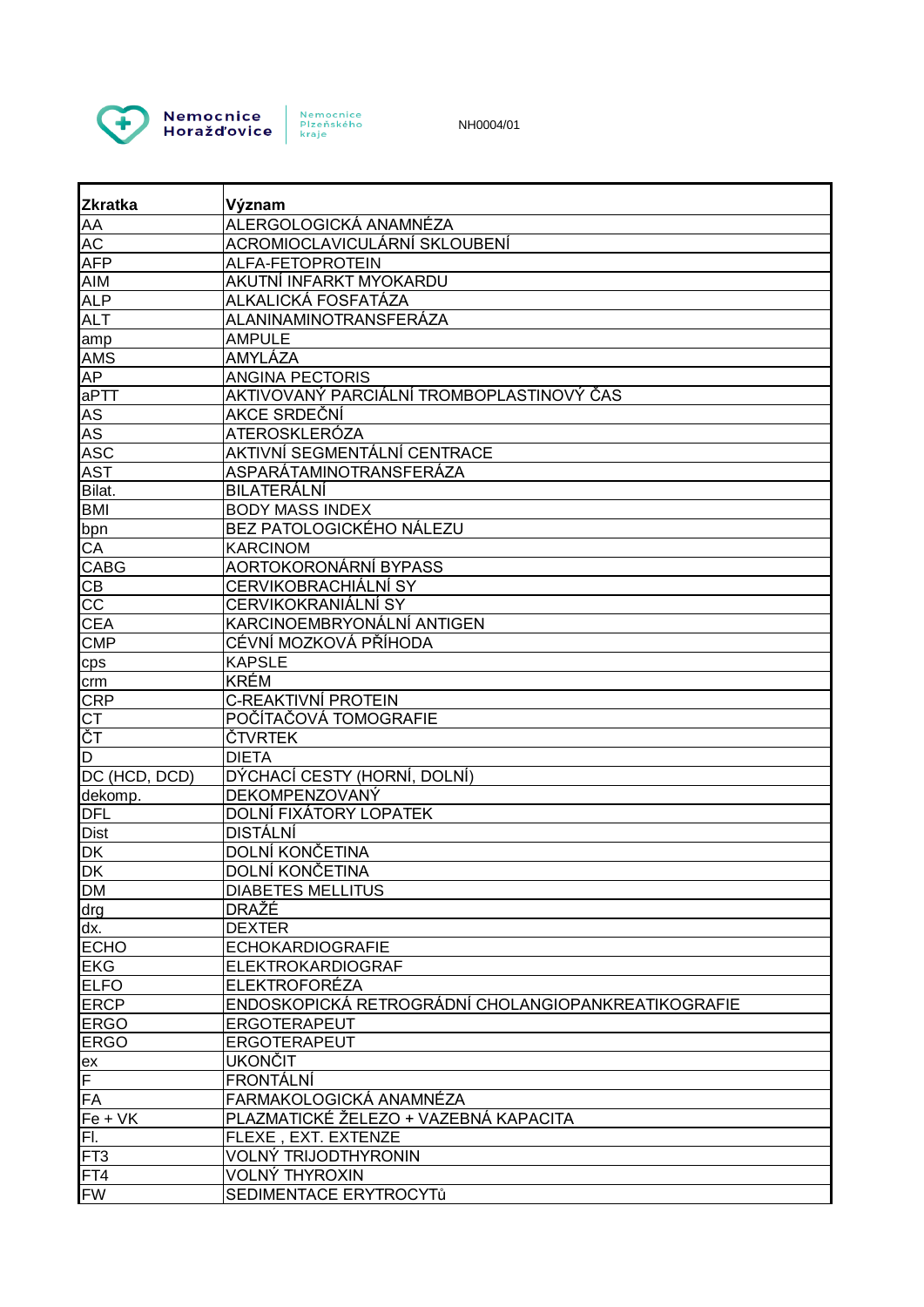| FYZ<br>FYZ                           | <b>FYZIOTERAPEUT</b>                 |
|--------------------------------------|--------------------------------------|
|                                      | <b>FYZIOTERAPEUT</b>                 |
| $rac{G}{G A}$                        | <b>GLYKÉMIE</b>                      |
|                                      | GYNEKOLOGICKÁ ANAMNÉZA               |
| gtt                                  | <b>KAPKA</b>                         |
| HbA1c                                | GLYKOVANÝ HEMOGLOBIN                 |
| <b>HCG</b>                           | LIDSKÝ CHORIOVÝ GONADOTROPIN         |
| HDL-CH                               | HDL-CHOLESTEROL                      |
| <b>HK</b>                            | HORNÍ KONČETINA                      |
| <u>Інк</u>                           | HORNÍ KONČETINA                      |
| <b>CH</b>                            | <b>CHOLESTEROL</b>                   |
| <b>CHOPN</b>                         | CHRONICKÁ OBSTRUKČNÍ CHOROBA PLICNÍ  |
| i.d.                                 | INTERDERMÁLNĚ                        |
| i.m.                                 | INTRAMUSKULÁRNÍ                      |
| <u>i.v.</u>                          | INTRAVENÓZNÍ                         |
| <b>ICH DK</b>                        | ISCHEMICKÁ CHOROBA DOLNÍCH KONČETIN  |
| <b>ICHS</b>                          | ISCHEMICKÁ CHOROBA SRDEČNÍ           |
| <b>IM</b>                            | <b>INFARKT MYOKARDU</b>              |
| $\overline{\text{inj}}$              | <b>INJEKCE</b>                       |
| <b>INR</b>                           | <b>QUICKůV TEST</b>                  |
| Intermed.                            | <b>INTERMEDIÁLNÍ</b>                 |
|                                      | <b>JEDNOTKA</b>                      |
| $K + C$                              | KULTIVACE + CITLIVOST                |
| Kaud.                                | KAUDÁLNÍ                             |
| KO                                   | <b>KREVNÍ OBRAZ</b>                  |
| komp.                                | KOMPENZOVANÝ                         |
| Kran.                                | KRANIÁLNÍ                            |
|                                      | <b>TERAPIE CHLADEM</b>               |
| Kryo                                 | LEVÁ STRANA (LDK, LHK)               |
| L<br> L                              | LEVÁ STRANA (LHK, PDK,               |
| Lat.                                 | LATERÁLNÍ                            |
| Lв                                   | LEVÝ BOK                             |
| LDL-CH                               | LDL-CHOLESTEROL                      |
| <u>ILTV</u>                          | LÉČEBNÁ TĚLESNÁ VÝCHOVA              |
| $\overline{\mathsf{L}}$ TV           | LÉČEBNÁ TĚLESNÁ VÝCHOVA              |
|                                      | <b>MUSKULUS</b>                      |
| m.                                   | MEDIÁLNÍ                             |
| Med.<br>$mo\check{c}$ chem. $+$ sed. | MOČ CHEMICKY + SEDIMENT              |
|                                      |                                      |
| <b>MR</b>                            | MAGNETICKÁ REZONANCE                 |
| $n_{-}$                              | <b>NERVUS</b>                        |
| <b>NA</b>                            | NÁVYKOVÁ ANAMNÉZA                    |
| <b>NE</b>                            | NEDÉLE                               |
| NO <sub>1</sub>                      | NYNĚJŠÍ ONEMOCNĚNÍ                   |
| <b>NPB</b>                           | NÁHLÁ PŘÍHODA BŘIŠNÍ                 |
| O                                    | <b>OBJEKTIVNÍ</b>                    |
| O <sub>2</sub>                       | KYSLÍK                               |
| OA                                   | OSOBNÍ ANAMNÉZA                      |
| $\overline{G}$                       | ORÁLNÍ GLUKÓZOVÝ TOLERANČNÍ TEST     |
| $\blacksquare$                       | <b>PULZ</b>                          |
|                                      | PRAVÁ STRANA (PDK, PHK)              |
|                                      | PRAVÁ STRANA (PHK, PDK, )            |
| $\frac{1}{\sqrt{d}}$                 | PRACOVNÍ ANAMNÉZA                    |
| PÁ                                   | <b>PÁTEK</b>                         |
| PB                                   | PRAVÝ BOK                            |
| PCI                                  | PERKUTÁNNÍ KORONÁRNÍ INTERVENCE      |
| PEG                                  | PERKUTÁNNÍ ENDOSKOPICKÁ GASTROSTOMIE |
| PIR                                  | POSTIZOMETRICKÁ RELAXACE             |
| <b>PMK</b>                           | PERMANENTNÍ MOČOVÝ KATETR            |